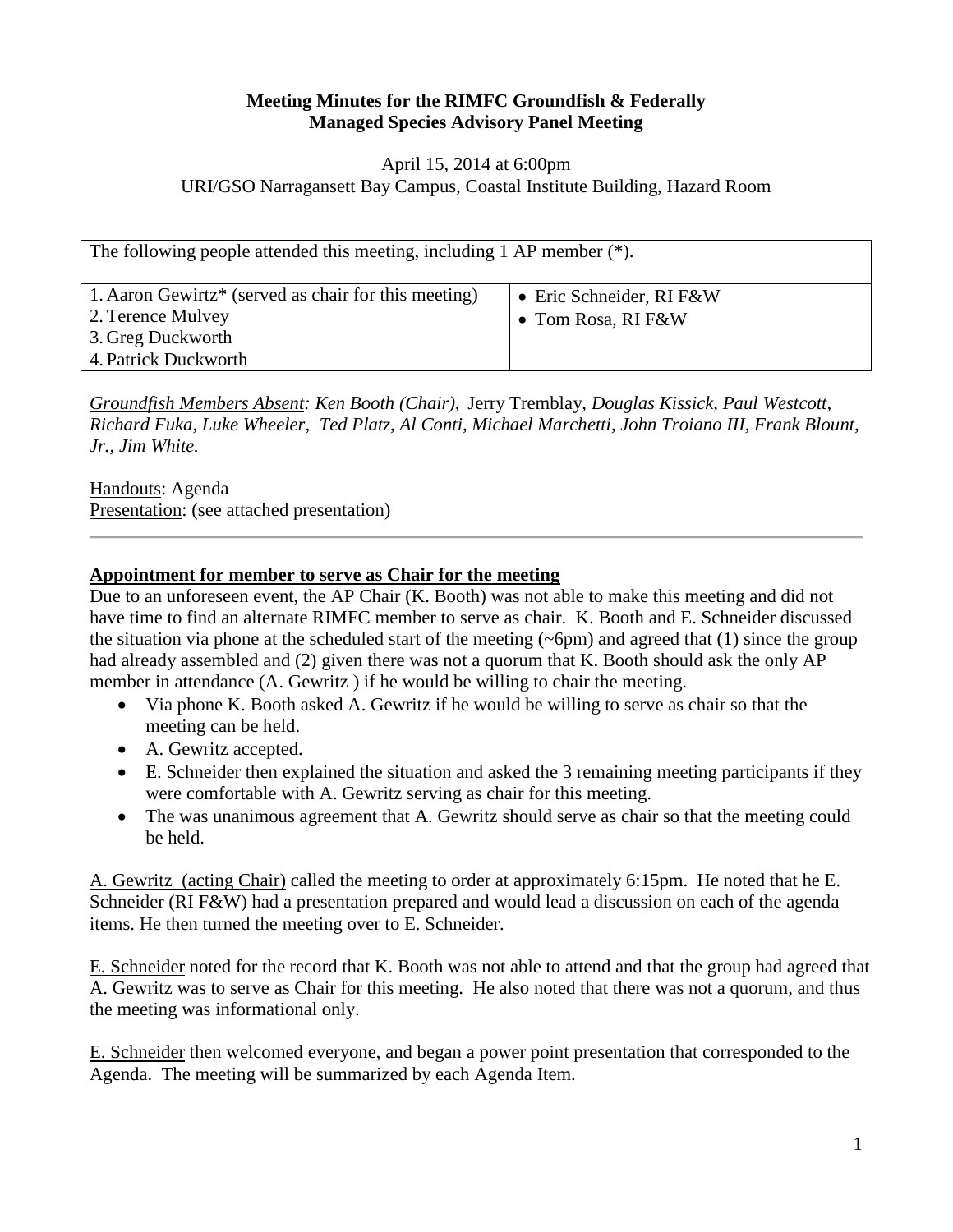# **Agenda Item 1: RI commercial and recreational coastal sharks fisheries**

E. Schneider summarized the requirements for compliance ASMFC Addendum III to the Coastal Sharks FMP, which results in a re-grouping of the commercial shark species groups and an increase in the minimum recreational size limit (to 78 inches) for all hammerhead shark species. He noted that this has gone to public hearing and has been discussed at the April RIMFC meeting.

- The group discussed the purpose for the species re-grouping, as well as quotas, possession limits, and fishing season for each (*new*) species group.
- Overall, the group had no objection to the proposed changes.

## **Agenda Item 2: RI commercial monkfish fishery**

E. Schneider suggested the group review the commercial monkfish fishery, including commercial landings data, and discuss a proposal that addresses industry's needs.

- E. Schneider began by reviewing the commercial federal and state-water landings from 2009- 2013. The group discussed the state-water regulations that were in place in given year and how they may have affected annual catch.
- There was much attention brought to the fact that in the last 3 fishing years state-water landings equated to 24-31% of the State-water quota or 37-42% of the State-water possession limit trigger.
- Also there was good discussion regarding a table in the presentation that summarized the number of landings at various landing levels (see slide 9 of presentation). E. Schneider pointed out that only 14% of all landings were above 500 lbs and thus, he needed more information to understand how the current possession limit was restricting harvest and causing discard issues.
	- o P. Duckworth suggested that much of the landings showed in that table represent nonmonkfish trips, where monkfish was bycatch and not targeted.
	- o It was also pointed out that the table is showing the "% of landings" represents trips, not pounds.
		- E. Schneider said he could look closer at the landings to address these concerns.
	- o Someone noted that they aren't landing the full possession limit because they don't want to go over the possession limit.
		- For example, sometimes after hauling the second of three strings they'll have 1,500 lbs on board and hauling the third string would cause them to go over the (monkfish) daily possession limit, so they don't haul that third string to avoid being over the possession limit and having to discard fish. That said, they try to haul every day, but there can be circumstances beyond your control (weather, too much fish, etc.).
- The problem identified by the group is that they are only achieving  $\sim 1/3$  of the quota, while discarding and wasting fish. The group offered the following possible solutions (calling in a double possession limit or aggregate program) is to increase landings and overall efficiency, while reducing regulatory discards.
	- *Calling in a double limit*:
		- o G. Duckworth and T. Mulvey suggested having a call-in line where they could report a double limit on a given day.
			- Essentially this implies doubling the possession on an as needed basis.
			- After some discussion, G. Duckworth suggested putting a cap on the number of double-limits in a given year so that you simply could not call in a double every day.
	- *Weekly aggregate program:*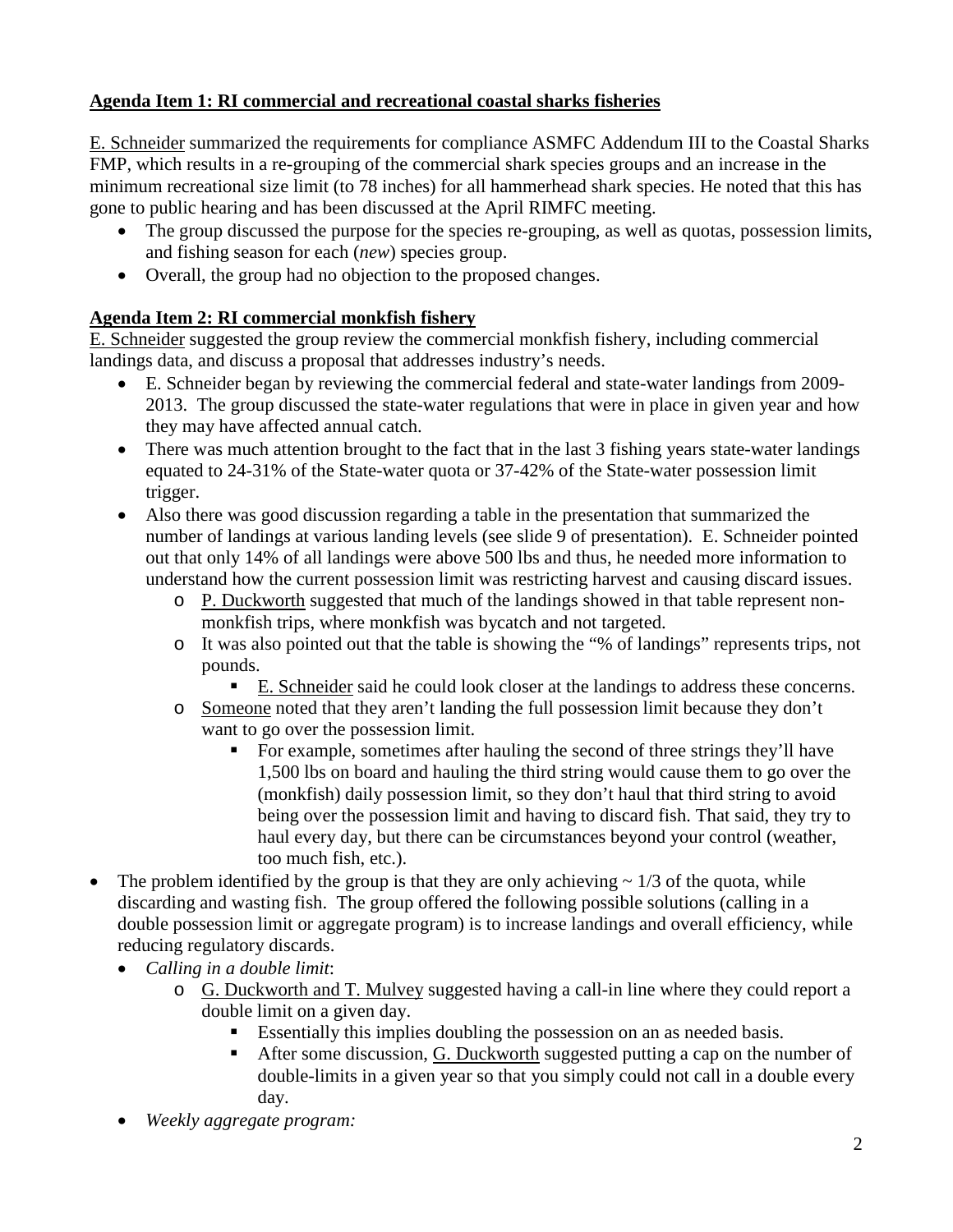- o After some discussion, the group proposed creating an aggregate program that would allow a given participant to operate on a weekly 25,000 lb/vessel/week possession limit, rather than current daily possession limit. This basically equates to doubling the current possession limit of 1,826 lbs/vessel/day.
	- To reduce an influx of effort and cheating, the group suggested the following conditions be consider for participants:
		- Participants may not possess a federal monkfish permit, and
		- Must have landed 1,000 lbs in at least 1 of the 2 previous fishing years to ensure that only legitimate fishers participate
	- The group believes that an aggregate program would provide more flexibly in fishing practices and
		- In circumstances where there's bad weather or an influx of fish, gear could be hauled and fish landed, rather than either hauling gear and discarding or not hauling gear, which increases the likelihood of bycatch of additional discards and fish being eaten out of the nets.
		- To ensure that the proposed aggregate doesn't result in overfishing the group proposed ending the weekly aggregate program when 66% of the quota (2% of SMA TAL) is harvested. At that point the possession limit would revert to the by-catch possession limit of 50lbs/vessel/day.
- The group agreed that the Aggregate Program would be the best option. P. Duckworth said that he would email E. Schneider a copy of the proposal discussed during this meeting and will request E. Schneider to submit this proposal to the Division for consideration.
	- o Note: E. Schneider received an email from P. Duckworth on 4/15/14 (see attached).

## **Agenda Item 3: RI recreational Atlantic cod fishery**

E. Schneider briefly reviewed the recreational cod fishery and summarized the expired recreational cod fillet law.

- The group discussed the possession limit and minimum size for the recreational fishery.
- After some discussion, E. Schneider later refocused the group to the agenda item regarding the "recreational cod fillet law".
- The group said that they have no comment because this pertains to the recreational fishery.
- E. Schneider noted that this was specifically added to afford recreational participants an opportunity to discuss this item; however, no one from the Recreational Sector attended this meeting or offered a comment otherwise (e.g. no email or phone comments).

## **Agenda Item 4: Other Business**

E Schneider asked if there was any other business.

## **4.A Summer Flounder**

T. Mulvey said that he wanted to suggest that RI mirror the feds and allow 1,000 lbs of fluke per week for all vessels.

- E. Schneider noted that this topic would be better suited for the Fluke AP. He also noted that the Fluke aggregate permit already affords this weekly possession limit, but you need an aggregate permit.
- The group discussed the aggregate program and then agreed to table the discussion of fluke.